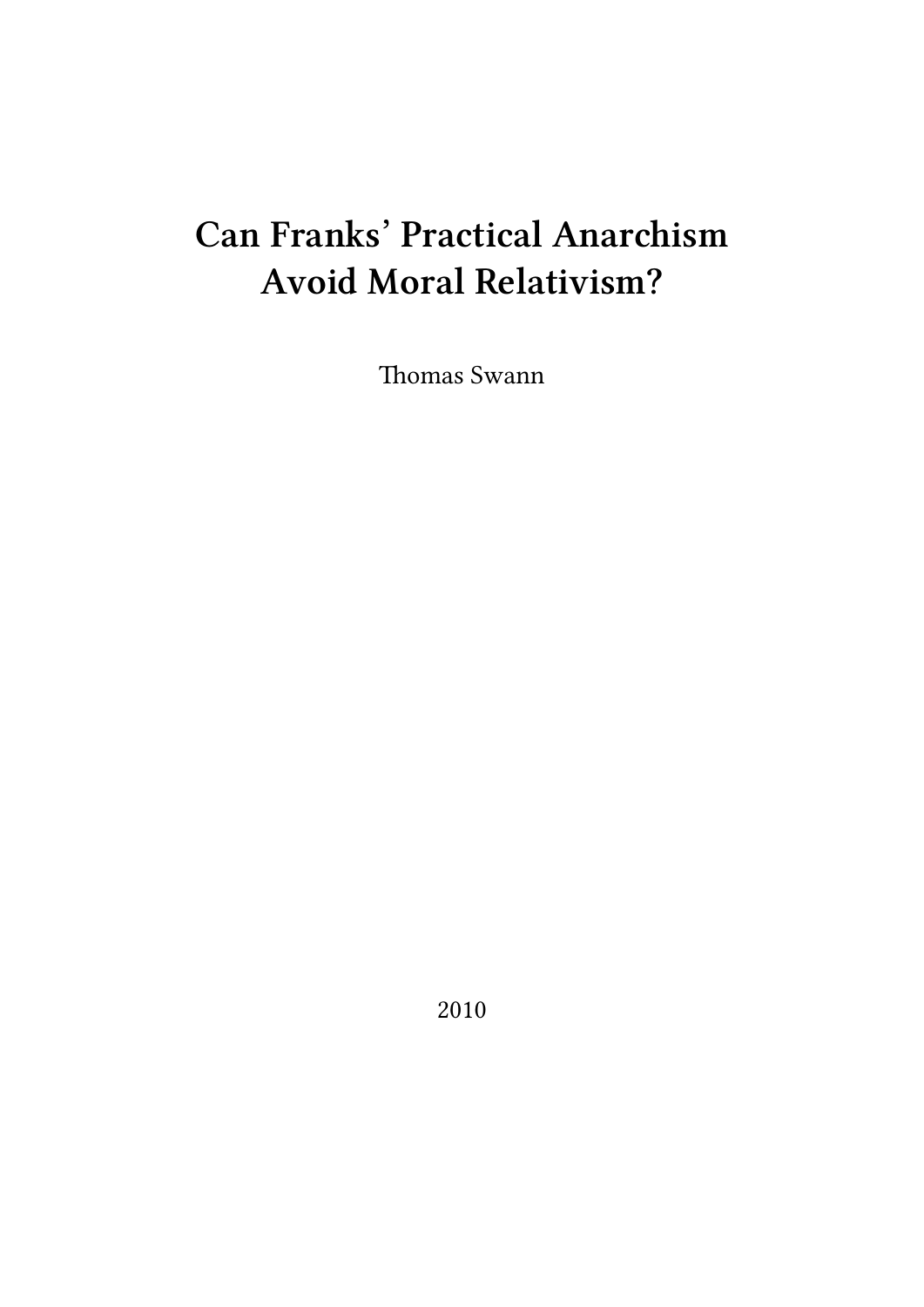## **Contents**

| 1: Social Practices and the Rejection of Moral Universalism 4 |  |
|---------------------------------------------------------------|--|
|                                                               |  |
|                                                               |  |
|                                                               |  |
|                                                               |  |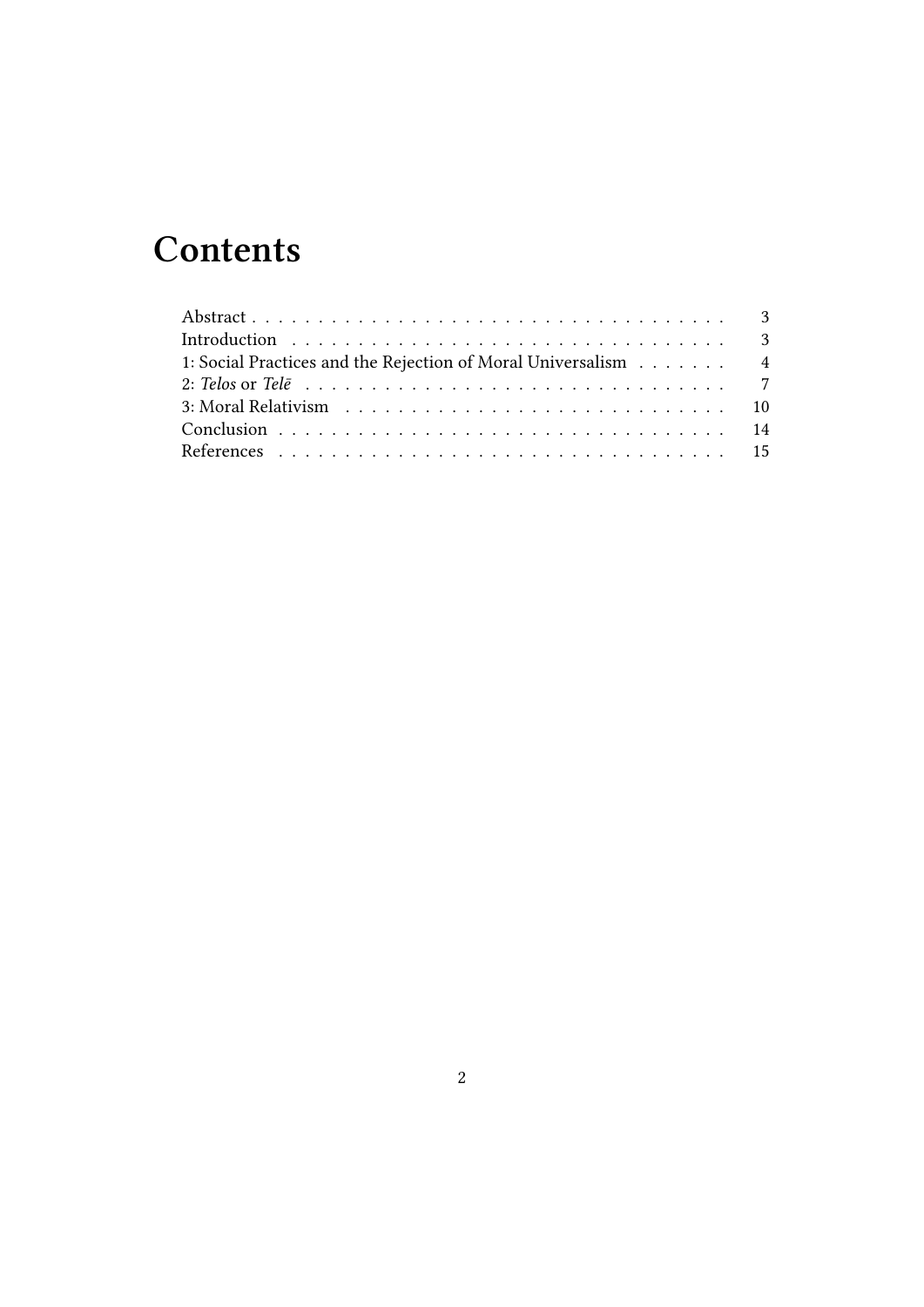## <span id="page-2-0"></span>**Abstract**

Benjamin Franks' recent contribution to the field of anarchist political philosophy, what he calls 'prefigurative or practical anarchism', is introduced partly in response to the critique of 'metanarratives' made by writers such as Todd May and Saul Newman. Metanarratives, they argue, are both, in theory, epistemologically suspect and, in practice, repressive of alternative conceptions of the good. This is because metanarratives assert the validity of one goal or end for human society and/or individuals and one morally justifiable mode of acting to achieve this, thus risking the exclusion of other goals and forms of moral agency. Framing social and political action within metanarratives of human nature is regarded by May and Newman, the founders of 'postanarchist' theory, as an essential characteristic of the classical anarchisms of the nineteenth century. While Franks, along with many others, is critical of the postanarchist attack on classical anarchisms, he nonetheless shares their rejection of metanarratives and teleology. The practical anarchism he proposes aims to be sympathetic to this concern and does so by adopting and modifying the social practice theory found in the work of Alasdair MacInture. This may come as a surprise given MacIntyre's position as one of the strongest contemporary defenders of the notion of a *telos* of human life (i.e., that human life has a natural and right end), but it is this exact feature that Franks' account of social practices eliminates. The purpose of this paper, therefore, is to assess the consequences of the rejection of metanarratives and *telos* for Franks' practical anarchism. Ultimately, I will show that without a teleological approach, practical anarchism collapses into moral relativism and weakens the definition of 'anarchism' to such an extent that it becomes useless.

## <span id="page-2-1"></span>**Introduction**

In a recent contribution to the field of anarchist political philosophy, Benjamin Franks introduces what he describes as "a prefigurative or practical anarchism" (Franks, 2008: 147), intended partly as a response to the critique of moral and political universalism made by postanarchist writers such as Todd May (1994) and Saul Newman (2001). Universalism, which can be understood as a meta-ethical commitment to one over-arching moral standard against which claims of what is 'good' and 'bad' can be judged to be 'true' or 'false', is argued, by the postanarchists, to be both in theory epistemologically suspect and in practice repressive of alternative conceptions of the good. Explaining social and political action within a universalist framework of human nature is regarded by May and Newman as an essential characteristic of the classical anarchisms of the nineteenth century. While Franks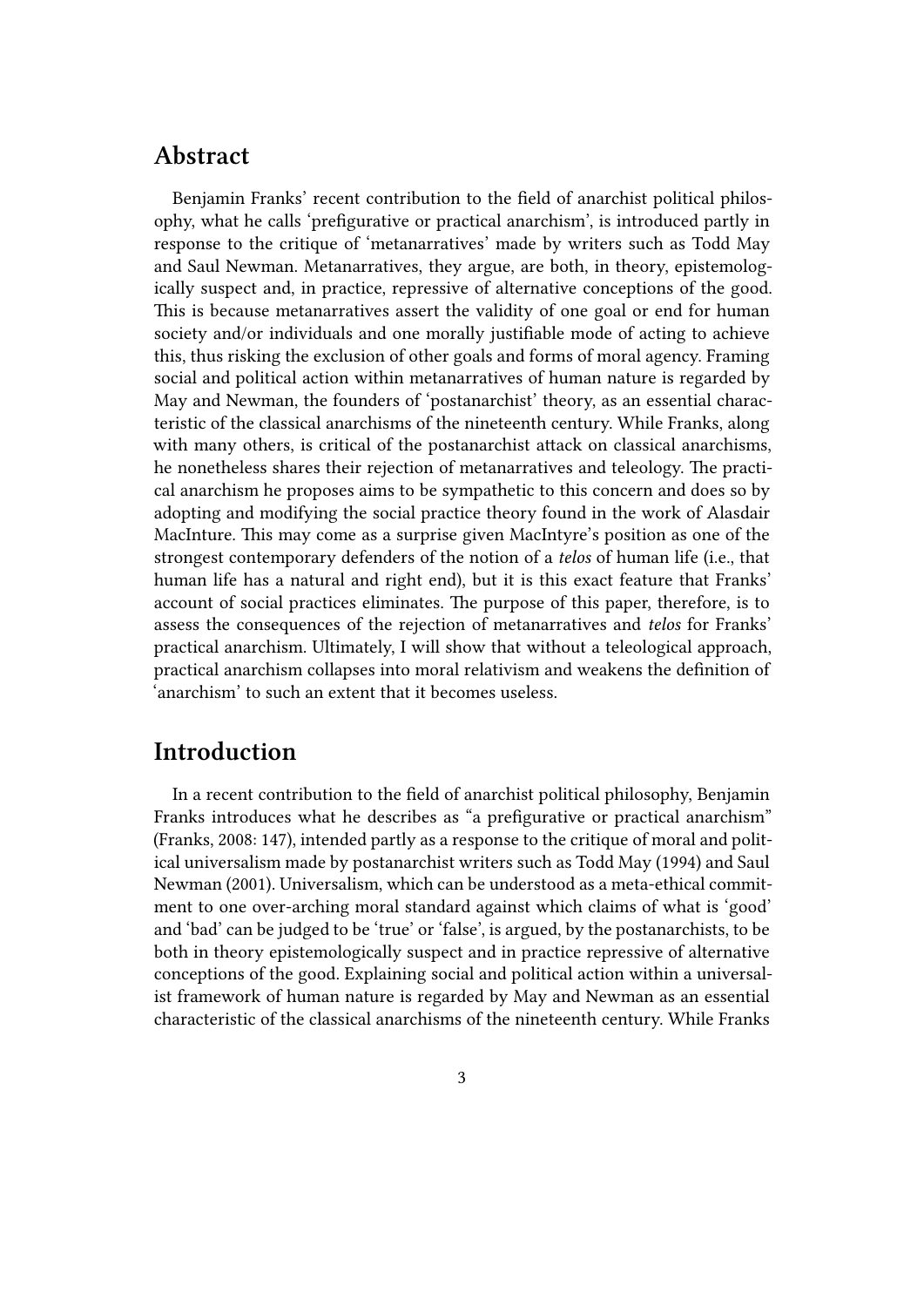(2007), along with others (e.g., Cohn, 2002; Cohn & Wilbur, 2003; Glavin, 2004), is critical of the postanarchist attack on classical anarchisms, he nonetheless shares in their rejection of moral universalism. The practical anarchism he proposes aims to be sympathetic to this typically poststructuralist concern while at the same time providing a foundation for ethical action, and he does so by adopting the social practice theory found in the work of Alasdair MacIntyre. This may come as surprise given MacIntyre's position (1999: x) in recent years as a staunch defender of the idea of moral universalism, basing his account on a form of biological essentialism whereby human beings are understood as having a natural *telos*, an end towards which their actions ought to aim. However, Franks takes his inspiration instead from MacIntyre's initial work on social practice theory, which echoes poststructuralism's rejection of claims to universal moral truth (Franks, 2008: 138).

In this article, I intend to discuss the implications of the rejection of moral universalism for a social practice based account of anarchist ethics. If it is the case, as the later MacIntyre argues, that such an ethical theory is left lacking without a universal teleology that is common to all social practices and which informs the ethical actions of the agents involved therein, then Franks's practical anarchism will be open to critique. Ultimately, I will show that without an appeal to universalism, practical anarchism collapses into moral relativism and, in addition, weakens the very definition of "anarchism" to such an extent that it becomes useless.

## <span id="page-3-0"></span>**1: Social Practices and the Rejection of Moral Universalism**

MacIntyre (1985: 187) describes social practices in the following, oft-quoted way:

By 'practice' I am going to mean any coherent and complex form of socially established cooperative human activity through which goods internal to that form of activity are realized in the course of trying to achieve those standards of excellence which are appropriate to, and partially definitive of, that form of activity, with the result that human powers to achieve excellence, and human conceptions of the ends and goods are systematically extended.

The two most important aspects of this definition for MacIntyre's ethics as a whole are, firstly, the notion of goods internal to practices and, secondly, the standards of excellence appropriate to the practice. The second of these, the standards of excellence, are specific virtues which ethical agents can display. The first, the internal goods, are certain objectives of the practice which can only be achieved by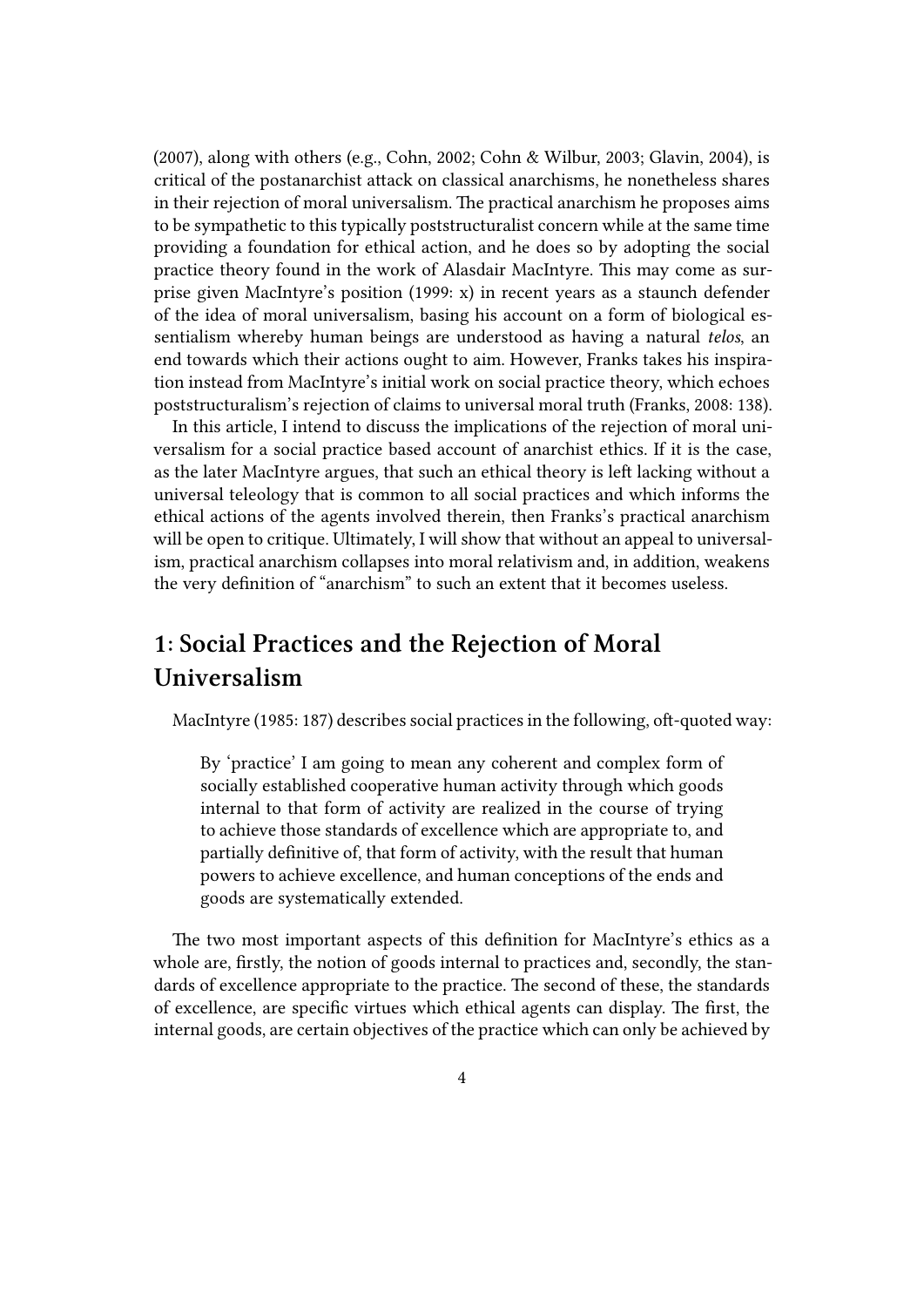the agent displaying a virtuous character. MacIntyre (1985: 191) writes, "A virtue is an acquired human quality the possession and exercise of which tends to enable us to achieve those goods which are internal to practices and the lack of which effectively prevents us from achieving any such good." The goal of this article is not to assess the concept of virtue or internal good in MacIntyre's or Franks' ethics, but rather to examine what both authors appeal to in order to show how certain virtues and certain internal goods are justified morally. In order to do so, it is necessary to take a look at how social practices operate in the social world of human beings. One way to understand what MacIntyre means by social practices is to examine the parallel arguments, made by Ludwig Wittgenstein among others (Midgely, 1974; Winch, 1958), that the social world is composed of a series of formations which have much in common with games.

Wittgenstein famously criticises traditional, representationalist accounts of language which have it as a collection of words which derive their meaning through linking up to things in the world; in other words, that words are names for objectively existing meanings. All instances of language, on this account, can be unified because they all represent the world, and the difference between two languages is the same as the difference between two sets of labels: they can both be reduced to representing the same meanings (Quine, 1968: 186). In contrast to this representationalism, Wittgenstein proposes that language be understood as operating as a series of games, by which he means a number of local language communities in which meaning is determined not by having words link up with objective reality, but by tacit agreement among language users such that the use of words by any one member of the community is understood by any other. This relativism also applies to practices of justification, which may be appealed to in the event of disputes about meaning; if language users disagree about the meaning of a statement, then the justificatory practices they appeal to are similarly agreed on tacitly and have no special claim to objective truth. The crucial point to take from this is that a statement is not to be seen as something which can be judged as 'true' or 'false' in reference to some external ruler (i.e., objective reality), but which achieves a truth value depending on the specific language-rules of the community, or language game, in which the statement is made. What warrants these social formations being called games is that they operate according to a specific set of rules and that, in virtue of this, they are social affairs involving more than one language user (Wittgenstein, 2001: §256–71; Winch, 1958: 24–65).

Social practices, for MacIntyre, share the key features of language games; namely, they operate according to a specific set of rules (specific, that is, to that practice), they are necessarily social and they involve a local or contextual account of truth. A comparison can be drawn between MacIntyre's account of practices and that of narratives common to the work of many poststructuralist and postmod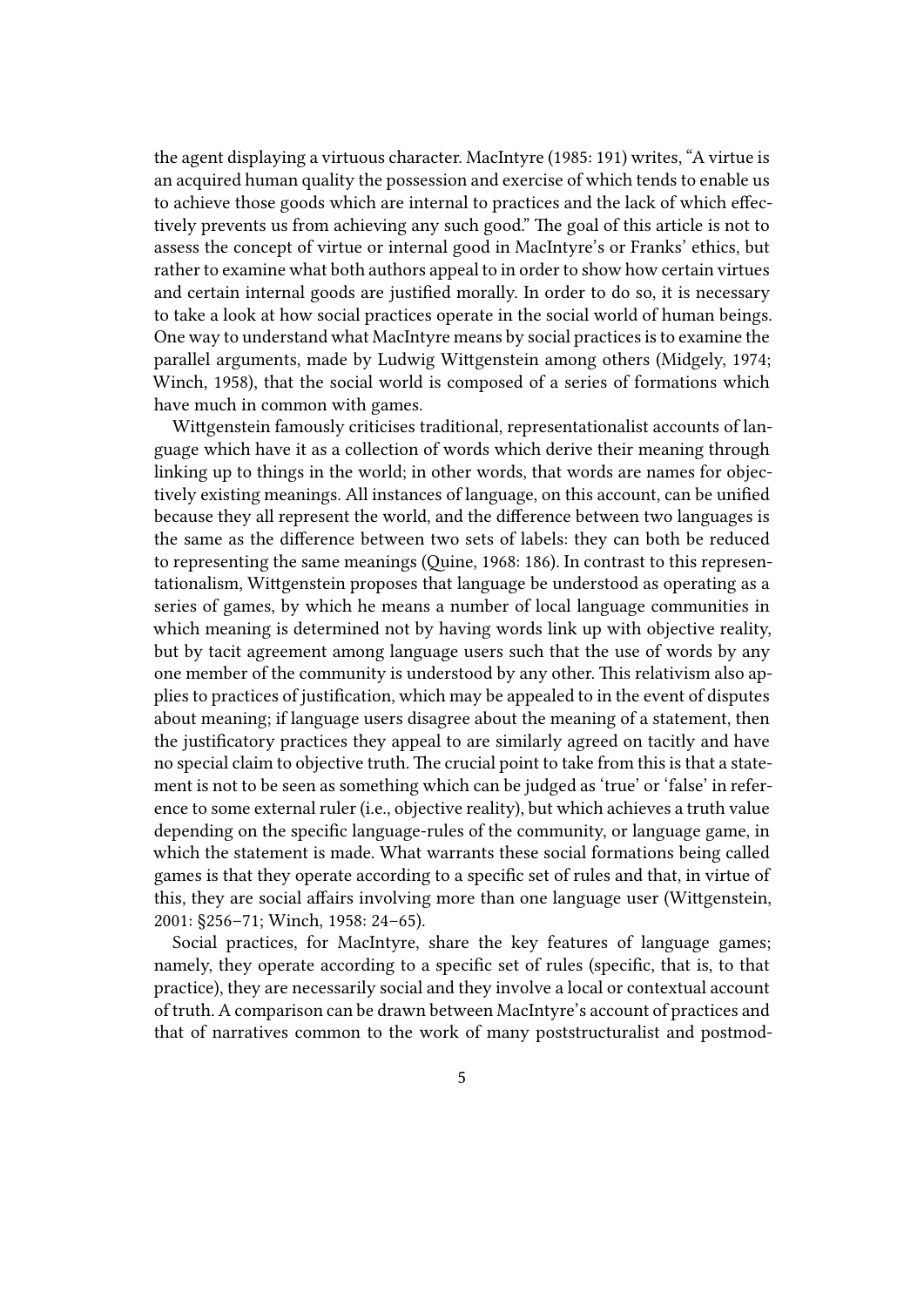ern writers. For example, Jean-François Lyotard (1984: xxiv) writes that a defining feature of the contemporary, 'postmodern' age is a rejection of the belief in any one over-arching system that can justify claims about truth. These grand systems he calls 'metanarratives'. In place of metanarratives, like that of representationalism, postmodernism and poststructuralism theorise the social world as a patchwork of local narratives in which truth and justification operate in the same way as in Wittgenstein's language games. What is considered true in one narrative is only assessable within the justificatory practices of that narrative, which are based upon the tacit agreement of the members of that narrative community, and not in reference to a metanarrative. Lyotard (1984: xxiv) describes this picture in explicitly Wittgensteinian terms: "There are many different language games — a heterogeneity of elements." What is particularly interesting about the treatment of metanarratives by poststructuralist writers is the focus on their ethical and political dimensions. Essentially, they see the critique of metanarratives of justification as applying to both ontological truth claims and moral truth claims. Thus, moral universalism (whereby statements about what is 'good' and 'bad' can be assessed in line with a universal principle, such as in the case of utilitarianism or that of deontological ethics [see, e.g., Franks, 2008: 138–40]) is rejected and replaced with a view according to which moral truth is specific to local narratives.

This focus on moral relativism is important because it is this feature which is central to MacIntyre's early account of social practices, represented best by his book *After Virtue* (originally published in 1981). MacIntyre agrees here with both the language game theorists and the poststructuralists that the social world is composed of multiple practices with potentially irreducible differences, and which cannot be subsumed under one metanarrative of moral justification. After providing examples of competing moral claims about just war, abortion and private education and the arguments used to justify those claims, he writes (1985: 8):

Every one of these arguments is logically valid or can be easily expanded so as to be made to be so; the conclusions do indeed follow from the premises. But the rival premises are such that we possess no rational way of weighing the claims of one as against another. For each premise employs some quite different normative or evaluative concept from the others, so that the claims made upon us are of quite different kinds.

Thus, the moral landscape of society is one in which different narratives contain their own justifications of moral claims. For example, one narrative may never justify warfare as morally good, while another may justify it as good if and only if it is waged with the aim of liberating oppressed groups (MacIntyre, 1985: 6). This is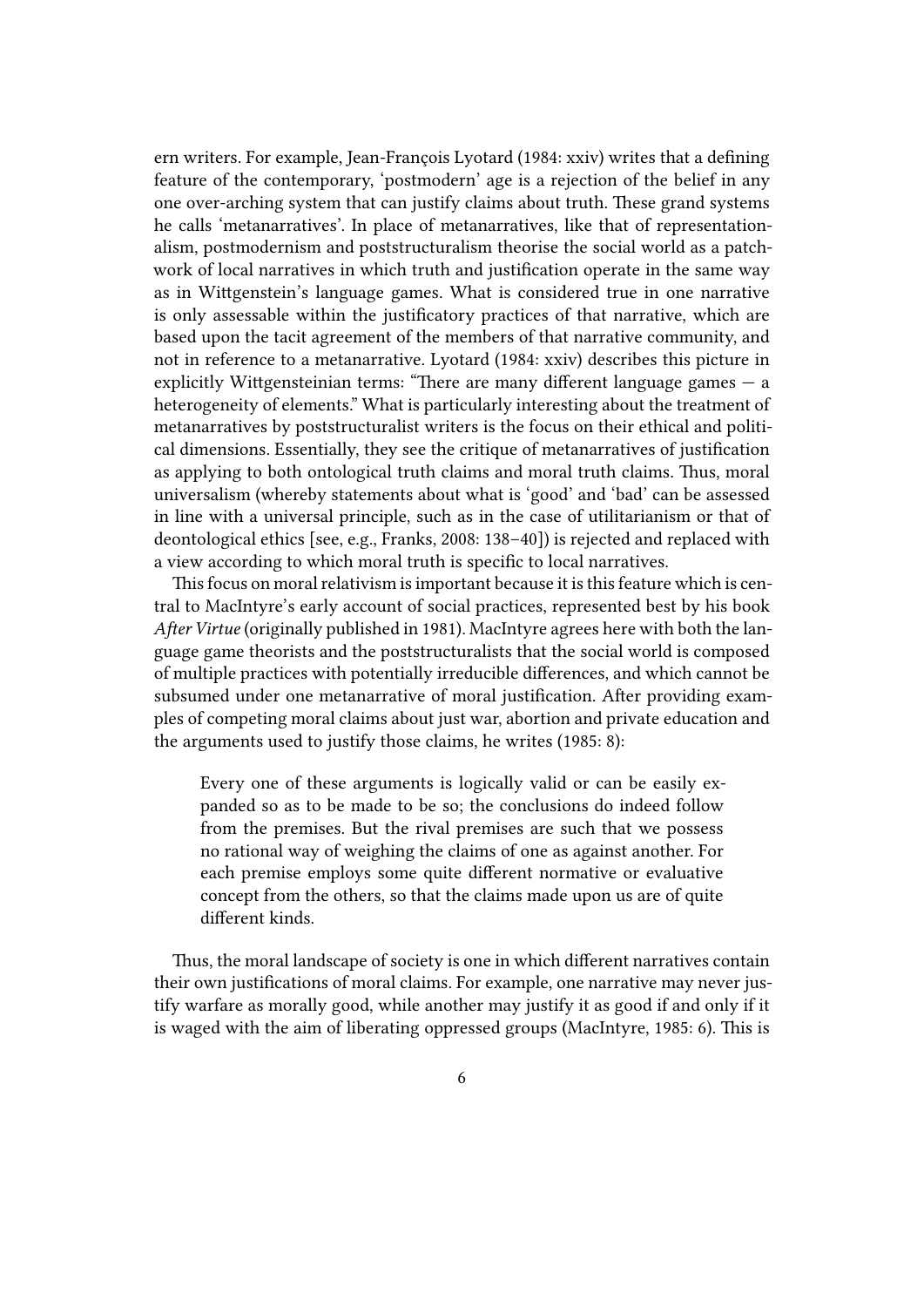not to say, of course, that moral agreement between narratives (even those separated historically and/or geographically) is impossible, only that when agreement is reached, it is only contingent and not founded upon some objectively existing moral reality.

In his early writings on social practices, MacIntyre argues that morality, rather than being based on supposedly universal principles, should take root in the teleologies that are found in different practices. His claim is that every practice entails a teleological conception of the agents engaged therein and that those agents can thusly act in a moral way. In acting to realise the good end of human life, "human-nature-as-it-could-be-if-it-realised-its-*telos*", agents can act in a morally praiseworthy way. This draws on Aristotle's understanding of *telos*, whereby the 'good' end for human life is something natural and common to all human beings: *telos* is a property of a "metaphysical biology" (MacIntyre, 1985: 162). However, for the MacIntyre of *After Virtue*, this deep metaphysical commitment is misguided (as I will highlight below, MacIntyre has retracted this position in recent years). Instead, *telos* is to be considered a property of agents only in so far as they are engaged in practices. In one practice, a particular form of agency is constituted, in another practices, the form of agency constituted may be quite different. These practice based forms of agency include a particular *telos* for the constituted agent. Thus, a human being will, as they move from practice to practice, engage in them as different forms of agency with different *telē*. To use MacIntyre's example (1985: 188), when engaged in the practice of chess, a person will have the agency of the chess player, with which comes a particular *telos*, that of doing good in the role of the chess player. What this doing good in a practice-specific role consist of, according to MacIntyre, is acting virtuously. Therefore, rather than hold to a fixed table of virtues, MacIntyre's account of social practices entails different tables of virtues for different practices, each informed by the *telos* specific to the form of agency involved in that practice (1985: 162–3). Where a *telos* can be said to transcend individual practices, it is still contingent and a property of an agency common to a network of practices (MacIntyre, 1994: 288). This latter point will prove to be important to Franks' practical anarchism.

### <span id="page-6-0"></span>**2:** *Telos* **or** *Telē*

The rejection of a single, fixed *telos* is something MacIntyre's and Franks' accounts of social practices have in common. Franks' practical anarchism shares with MacIntyre the perspective "that the social world is constructed out of intersecting social practices with their own histories and traditions" (Franks, 2010: 155). Franks' (2008: 147) description of practical anarchism is as follows: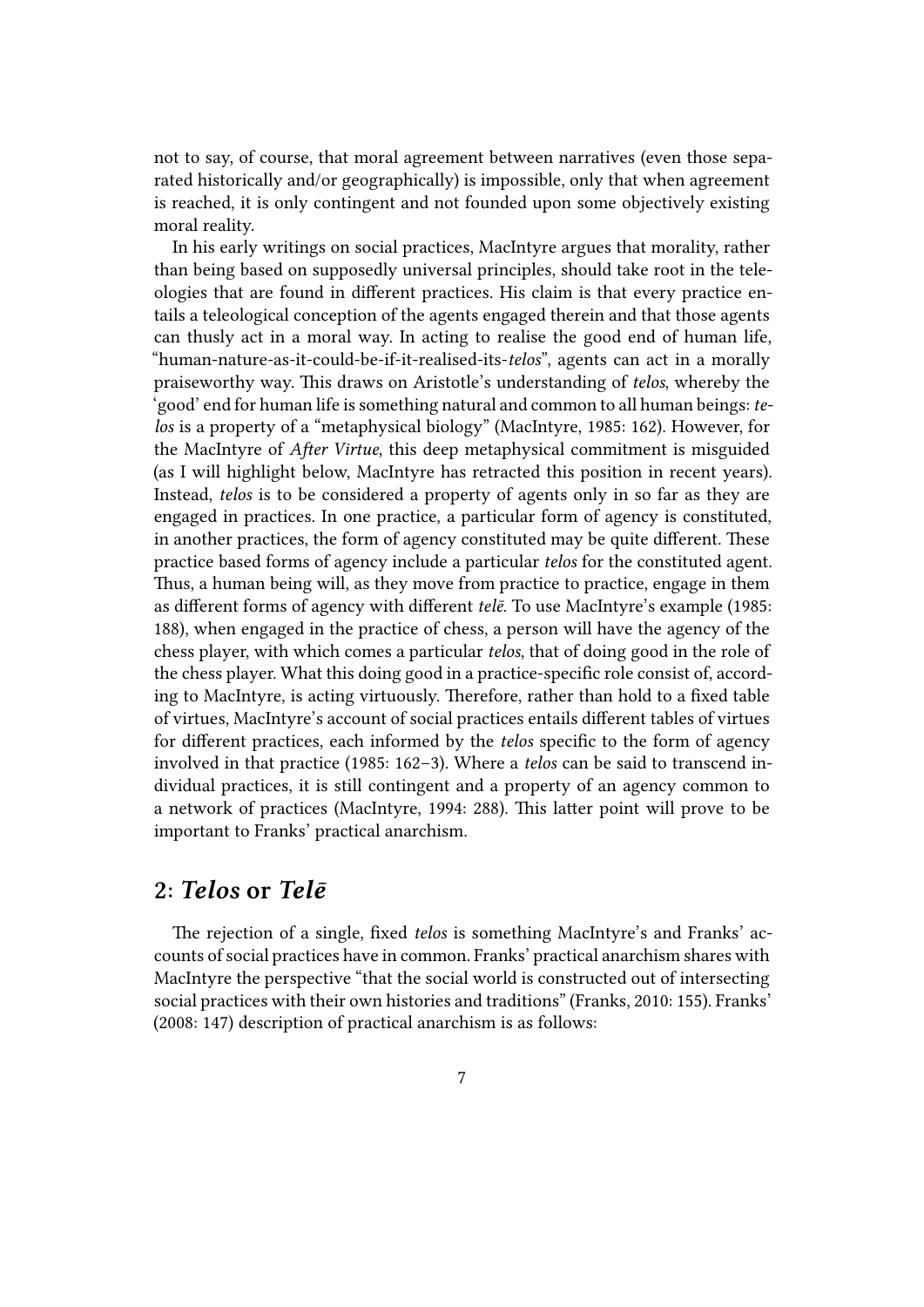Practical anarchism is based on a social account of the virtues (based on a revision of MacIntyre's virtue theory). This identifies goods as being inherent to social practices, which have their own rules, which are negotiable and alter over time. It stresses the immanent values of particular practices rather than the externally decided (consequentialist) values that will accrue.

In addition to the rejection of an over-arching teleology of human life, therefore, practical anarchism shares with MacIntyre's account of social practices the idea of there being goods that are internal to practices. Franks writes too that "each anarchist practice produces [its] own standards", and this can be taken as referring to the standards of excellence (virtues) in MacIntyre's theory. Thus, both accounts of social practices also incorporate the notion of virtuous behaviour, the successful display of which can be seen in agents achieving those goods that are internal to a particular practice. To see the importance of this account of social practices, and in particular the notion of teleology which is central to it, it may be helpful to rehearse Franks' arguments against holding a single, fixed teleology; for he does not follow the later MacIntyre of, for instance, *Dependent Rational Animals* (1999) in reinforcing the normative force of social practice theory with a return to an Aristotelian metaphysical biology (MacIntyre, 1999: x).

Franks, inspired by postanarchist writers but also early twentieth century anarchists such as Errico Malatesta (e.g., 1977: 267) who argues similarly against any teleological account of human beings, rejects the idea that there is one *telos* against which all action can be judged as 'good' or 'bad'. Instead, as the above section shows, he argues for multiple *telē* such that different social practices and, as the case may be, contingent networks of social practices, have internal goods that, for their achievement, demand that the agent act virtuously. The virtuous character is the teleological end for moral agency within that practice. Franks' argument against positing a single, fixed *telos* comes in three parts. Firstly, he argues that even if there were an observable teleology, a moral universal, it would be undesirable as it would limit the moral agency of people and groups, and potentially impose the coercion that anarchists traditionally seek to eliminate. Indeed, a universalist account makes room for the role of moral authorities: individuals or groups who are able to indicate to others what internal goods and standards of excellence should be pursued. It is characteristic of anarchisms (both classical and contemporary) that such authority be rejected, regardless of meta-ethical commitments to universalism. Mikhail Bakunin (1973: 134–5), for example, who argues for the authority of *science* as a mirror of the natural law found in nature, still rejects the authority of *scientists*. "If there are universal, set standards," writes Franks (2008: 141), "then moral agents would have to live up to these, and thus be denied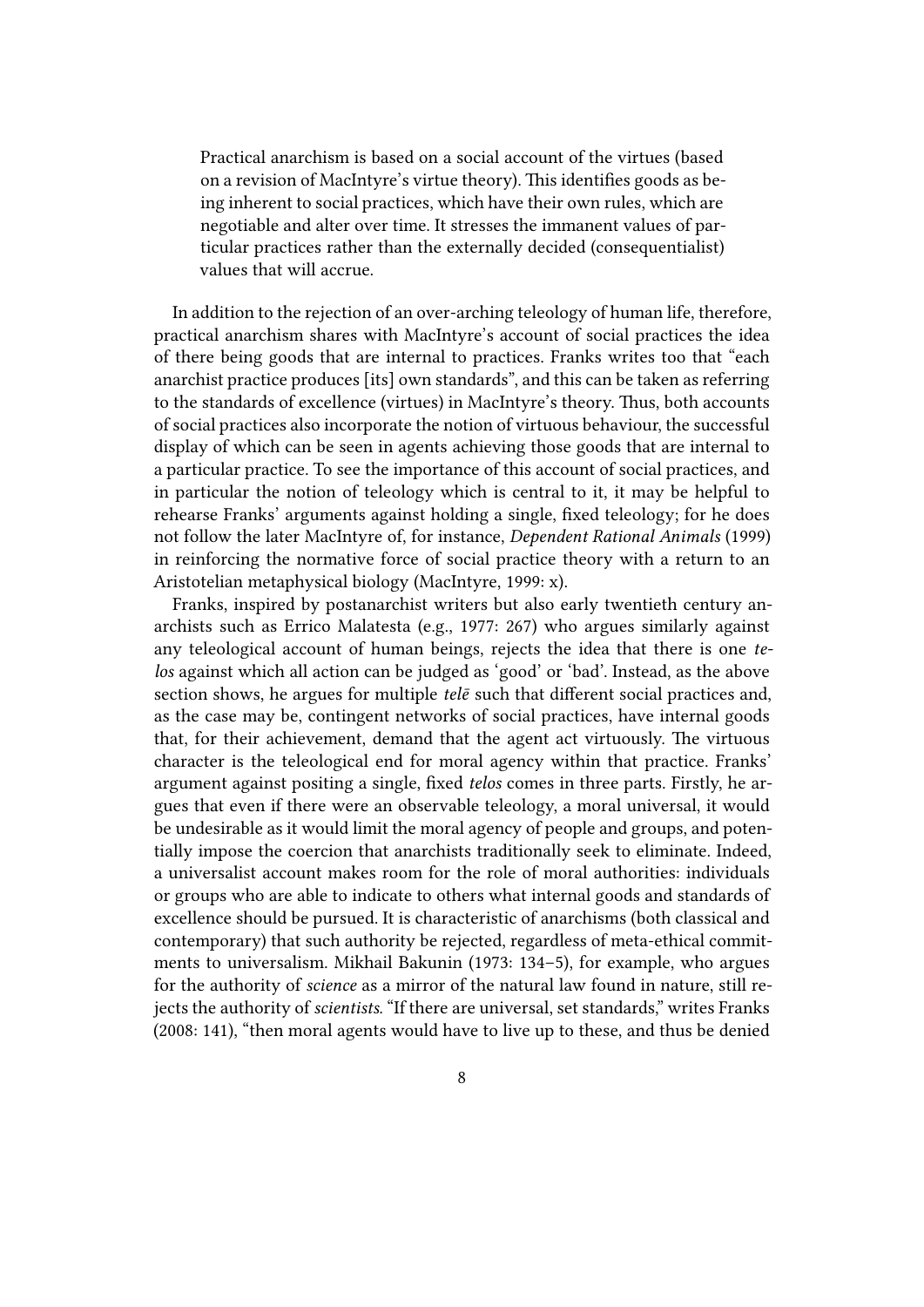the freedom to determine their own values." The second argument made by Franks against the teleological position is that it entails the potential for the introduction of a moral hierarchy, because if there is a universal standard of moral conduct, and some agents are more capable of measuring up to that standard than others, they will be privileged. "Rules which apply to all regardless of context ignore, and therefore disadvantage, those who are in an unequal position to begin with" (Franks, 2008: 142).

These first two arguments are moral in nature. The final argument, on the other hand, is that a teleological and universalist position falls on epistemological grounds (Franks, 2010: 144):

A fixed concept of what it is to be human is epistemologically suspect, as there seems to be no appropriate methodology for discovering what constitutes humanity's universal quintessence. Nor is there any agreement among those who commit to essentialism on what constitutes humankind's fundamental nature.

This final argument echoes that of MacIntyre against the positing of a single *telos*. He writes (1985: 162–3) that universalism "ignores the place in our cultural history of deep conflicts over what human flourishing and well-being do consist in[.]" Indeed, MacIntyre (1985: 181–6) highlights the numerous accounts of the good life that can be found in different periods of human history. With these arguments in place, Franks rejects the universalist position that the internal goods and virtues of particular practices can be justified in line with an objective moral reality.

However, as noted above, MacIntyre has, in the last ten years or so, performed an about-face on the issue of teleology and now argues that context-specific *telē* are not enough to provide the moral guidance agents require in dealing with conflicting practices and virtues (MacIntyre, 2006: 262):

[I]t is only because human beings as rational animals have the specific end that they have that questions about how the should act have determinate answers, answers that are true or false. Withdraw the concept of an end and those moral judgements that formerly presupposed it will continue to mimic judgements that are true or false, but will in fact only function as expressions of attitude. […] To speak of the end of human beings is to speak of the goods to which they are directed by their nature[.]

MacIntyre's current position, therefore, is that for social practice theory to avoid moral relativism, whereby statements about what is right and wrong have as much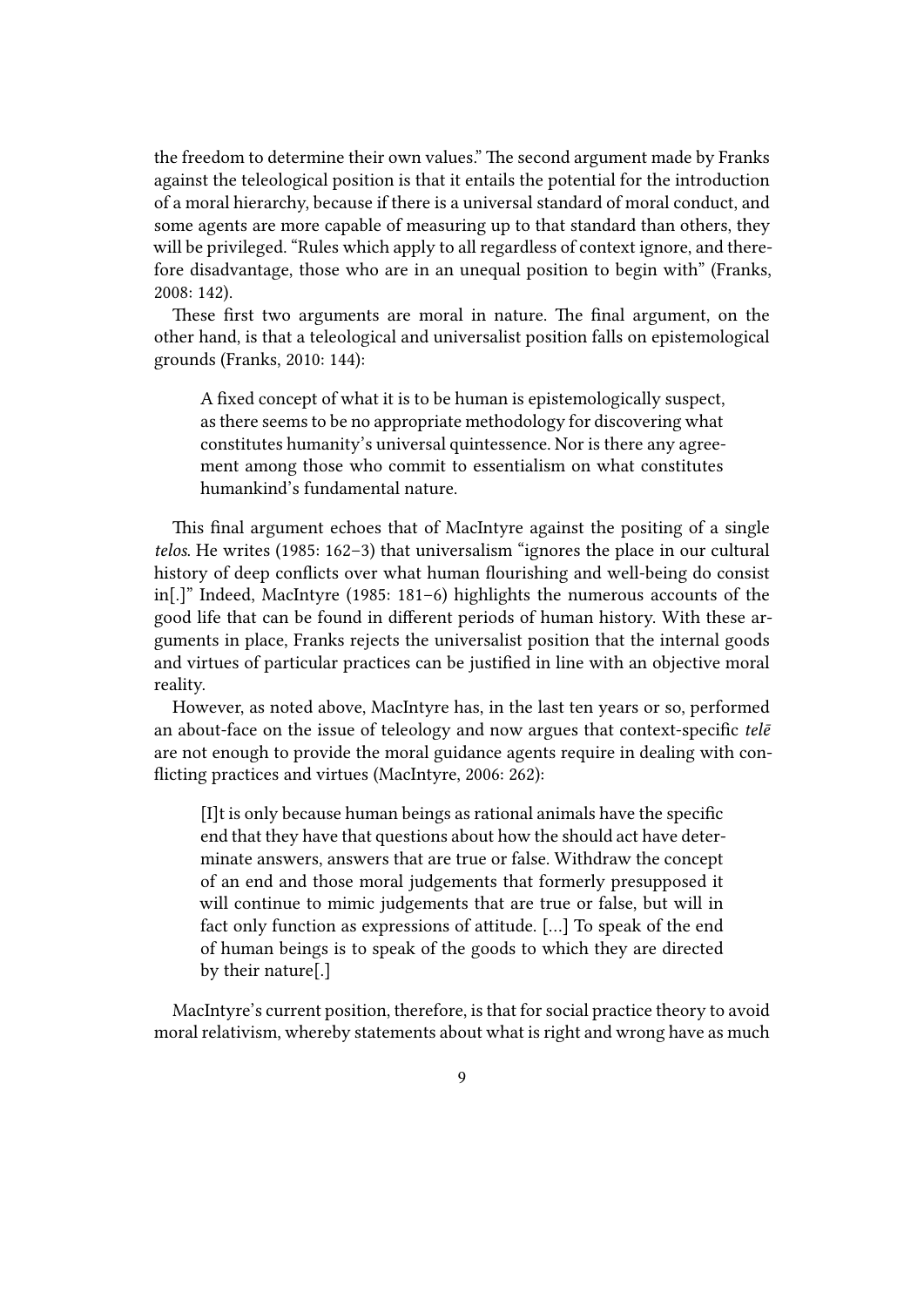claim to objective truth as statements about what is fashionable in clothing or music (i.e., their truth value is determined by contingent agreement among the members of the practice-community), it must posit a universal *telos* for human beings in general. This *telos* can thus be used to help agents decide definitively and correctly between practices and virtues that may conflict. Franks' practical anarchism, given that it rejects such a universalism, would seem to be open to the charge of relativism. I will now attempt to show that this is in fact the case and, furthermore, that this poses a potential problem for the adoption of a nonuniversalist social practice theory as an anarchist ethics.

### **3: Moral Relativism**

While Franks rejects a single *telos* that transcends different practices, he also notes that for deliberation in ethics to exist in any meaningful way at all, there must be "a shared moral discourse that can evaluate and select between rival tactical options" (Franks, 2008: 145). The problem is that his rejection of a *telos* common to every agent or every context is that this moral discourse becomes incredible problematic. To see why this is the case, I propose to introduce an example. Suppose that an anarchist collective which runs a social centre comes to a disagreement in the course of one of their monthly meetings. Some of the members claim that the collective should provide a subsidy to a direct action group involved in the animal rights movement, while the others claim that the subsidy should go to an anti-racist organisation. Each option entails a different internal good and so a different virtue. If the universalist is right and there is a fixed *telos* (or set of *telē*), and the members of the collective are aware of this *telos* (or set of *telē*), then they will be able to measure the conflicting goods against this objective yardstick and decide which good takes priority at that time. However, without such an external guide, deliberation seems meaningless. If the first group claims in support of their position that it measures up to the contingent *telos* that solidarity should be primarily with the animal rights movement, and the second group claims that theirs measures up to the *telos* that solidarity should be with anti-racism, then there is no way for agreement to be reached. It is impossible to order the potential goods of practices. Furthermore, even if some agreement is made, were a third party to question the prioritising of one internal good over another, no support could be given except from within the practice, which begs the question.

Ultimately, it would seem, there is no way of resolving conflict between goods and virtues, or between practices. This highlights the practical problem with rejection an objective *telos* in the way that practical anarchism does. The ethical dimensions of this theory are reduced to moral relativism. Franks wants to pro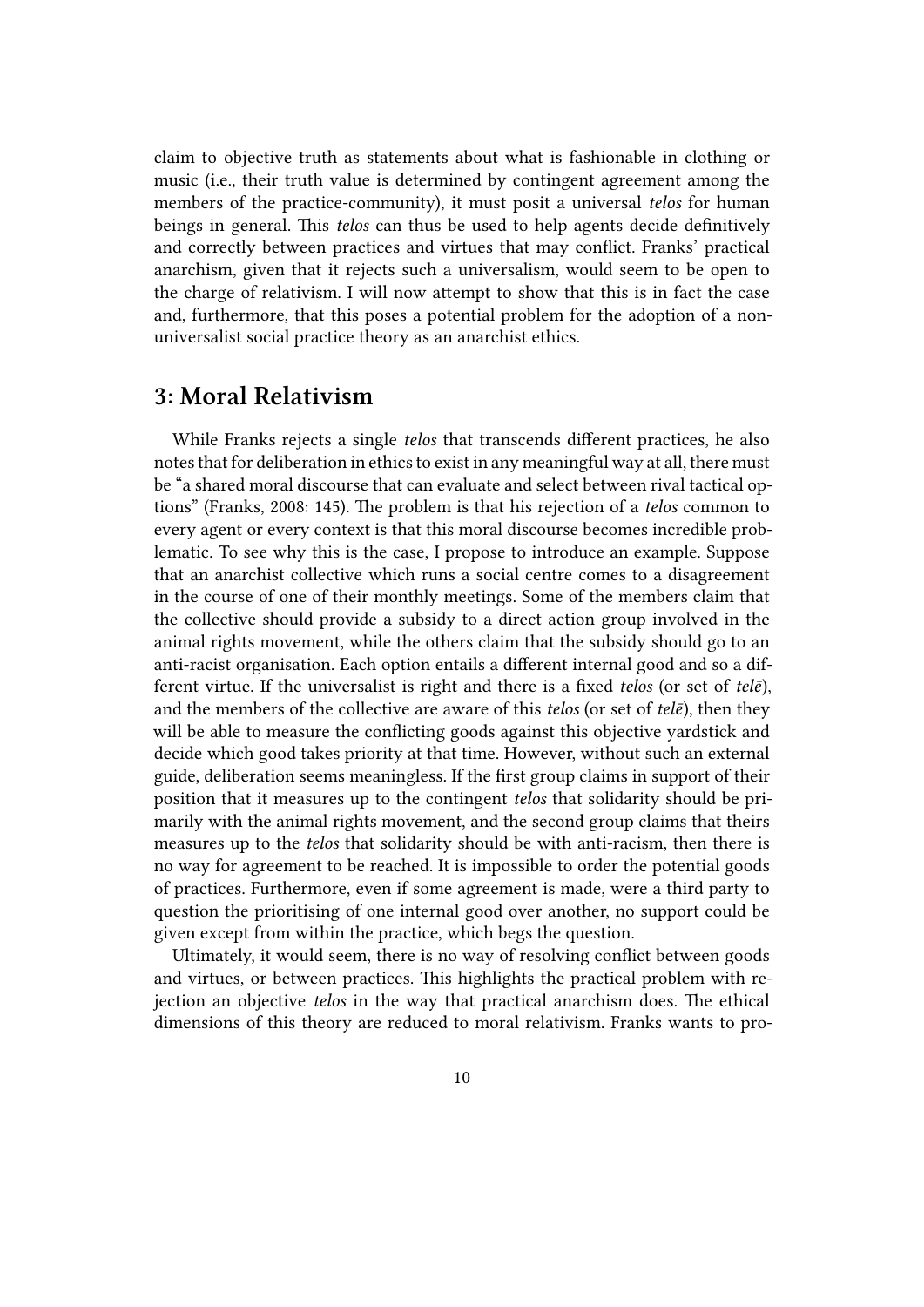pose a point between moral relativism and moral universalism, but it seems that this point isn't to be found. Of course there can be a *telos* that spans several interconnected practices, but this would be similarly contingent and would still not aid the agent in deciding whether to engage in one group of practices or another.

This last point is especially pertinent to Franks' practical anarchism, because in some places he seems to arguing that certain practices will share a common teleology that distinguishes them as anarchist practices; namely, that they aim to challenge and eliminate hierarchical and capitalist relationships. For example, he writes (2010: 146) that "anarchist prefigurative methods are identifiable as they are the types of practices that would collectively build up to create their antihierarchical version of the flourishing society." Indeed, he offers a definition of "ideal type" anarchism as involving the rejection of capitalism and the free market and having an interest in the freedom of others as part of creating non-hierarchical social relations (2006: 112–13). However, he is consistent with MacIntyre's early take on social practices in that he stresses that this shared teleology is contingent, and not something necessary or even essential to those practices (2010: 142):

This is not to say that an identical teleology exists across the range of anarchisms; indeed a careful reading would identify changes in the framing of purpose of anarchism across its histories and contexts. However, what joins most of the contexts in which anarchism developed are shared narratives [and teleologies] promoting the autonomous actions of the oppressed to (albeit temporarily and incompletely) challenge, alleviate or avoid hierarchies and create more enriching social practices.

This raises, in addition to the question of moral relativism, the question of how, if there is/are no essential feature/s of anarchist practices, how are we to identify them and, further to this, use the term anarchism at all?

Franks own proposal (2010: 139–40) is to apply Michael Freeden's method of definition which eschews necessary and sufficient conditions and instead proposes that one "study and identify the inter-relationship of core and periphery concepts, and to locate these concepts spatially and temporally, exploring the manner in which concepts shift historically from core to periphery (and vice versa)." However, this actually contradicts Franks' claim that anarchist practices don't essentially share either one *telos* or a set of *telē*. Following Freeden's method, if we use it in relation to teleology, it is possible to say that what anarchist social practices share is a commitment to multiple *telē*, which taken together, are definitive of anarchism. These *telē*, however, need not be present in each practice in the same way and to the same extent, but to call these practices anarchist, at least one must be present.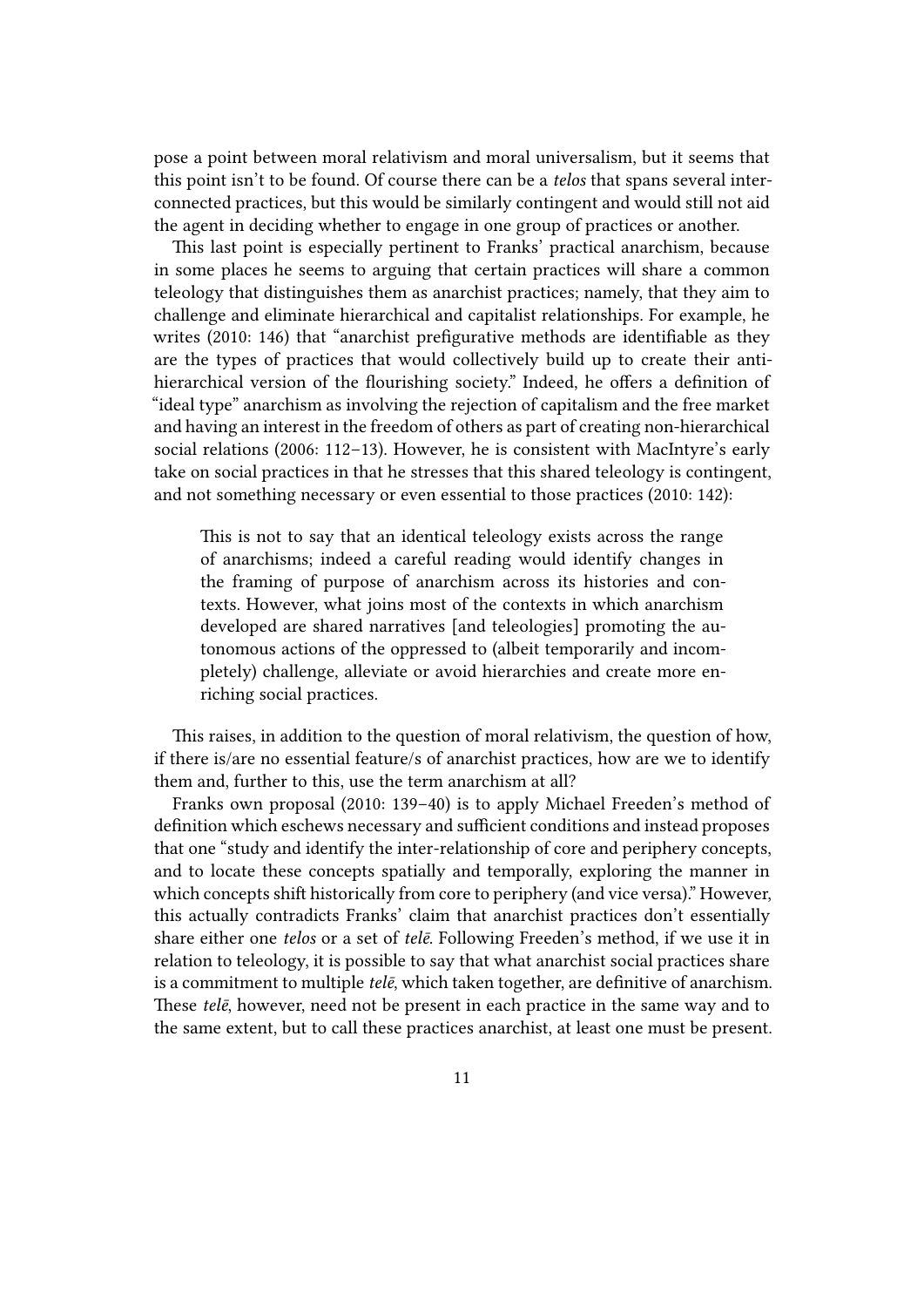For example, while many anarchists in the nineteenth century and early twentieth century may have prioritised the struggle against religion and held that as a core feature of their concept of anarchism, for contemporary anarchists (at least in the post-industrial countries and regions) this is not such a relevant fight, and so this feature has shifted to the periphery. Franks' notion, on the other hand, that there is no *telē* common to all anarchist practices precludes defining some practices as anarchist and others as not.

This comes out in Franks' assertion that not all anarchist practices involve a rejection of hierarchy. He says (2008: 148) that "there are contexts in which goods are immanently developed but a challenge to structures that maintain inequalities of power is not generated — for instance, children playing in a sandbox." The inclusion of this particular example is perhaps intended to highlight the fact that, according to practical anarchism, not all practices share a rejection of hierarchy. But is the suggestion then that children playing in a sandbox is an anarchist practice? Without the claim that all anarchist practices share some *telos* or *telē*, it's actually impossible to say whether children playing in a sandbox is anarchist or not. More worryingly, perhaps, it becomes impossible to say that practices which claim to be anarchist, such as those of so-called anarcho-capitalists or autonomous nationalists, are in fact not anarchist. The upshot of this is that just as there is no way of morally acting in a non-contingently, meaningful anarchist way without a *telos* or set of *telē*, neither is there any way of using the words 'anarchist' or 'anarchism' that is not contingent and based purely on the accidental language game the agent is presently in. Moral action and use of the word anarchism would be possible, but only within contingent practices and language games.

Where this characterisation of practical anarchism as morally relativistic is a problem is insofar as it falls victim to one of the very critiques Franks makes of an ethics based of a fixed, universal *telos*; namely, that it limits the potential for moral agency. I return to the above example to explain this point. Say the collective came to some contingent agreement and decided to support the animal rights group. They have thus entered into a practice (showing solidarity with radical animal rights organisations) which has its specific internal goods and virtues. The collective has been involved in this practice for some time now and has become fully part of the moral and linguistic game that this practice is. Accordingly, the collective, being explicitly anarchist, calls the practice an anarchist practice, and recognises the specific *telos* of the practice. The entire toolkit the members of the collective have at their disposal for moral evaluation is also a part of the practice, for as Franks notes (2008: 143), "different social practices have their own distinctive discourse and mode of reasoning." So, the only way the members of the collective can evaluate whether the internal good of the practice is worth pursuing is in relation to the *telos* of the practice or using reason which is also part of the practice.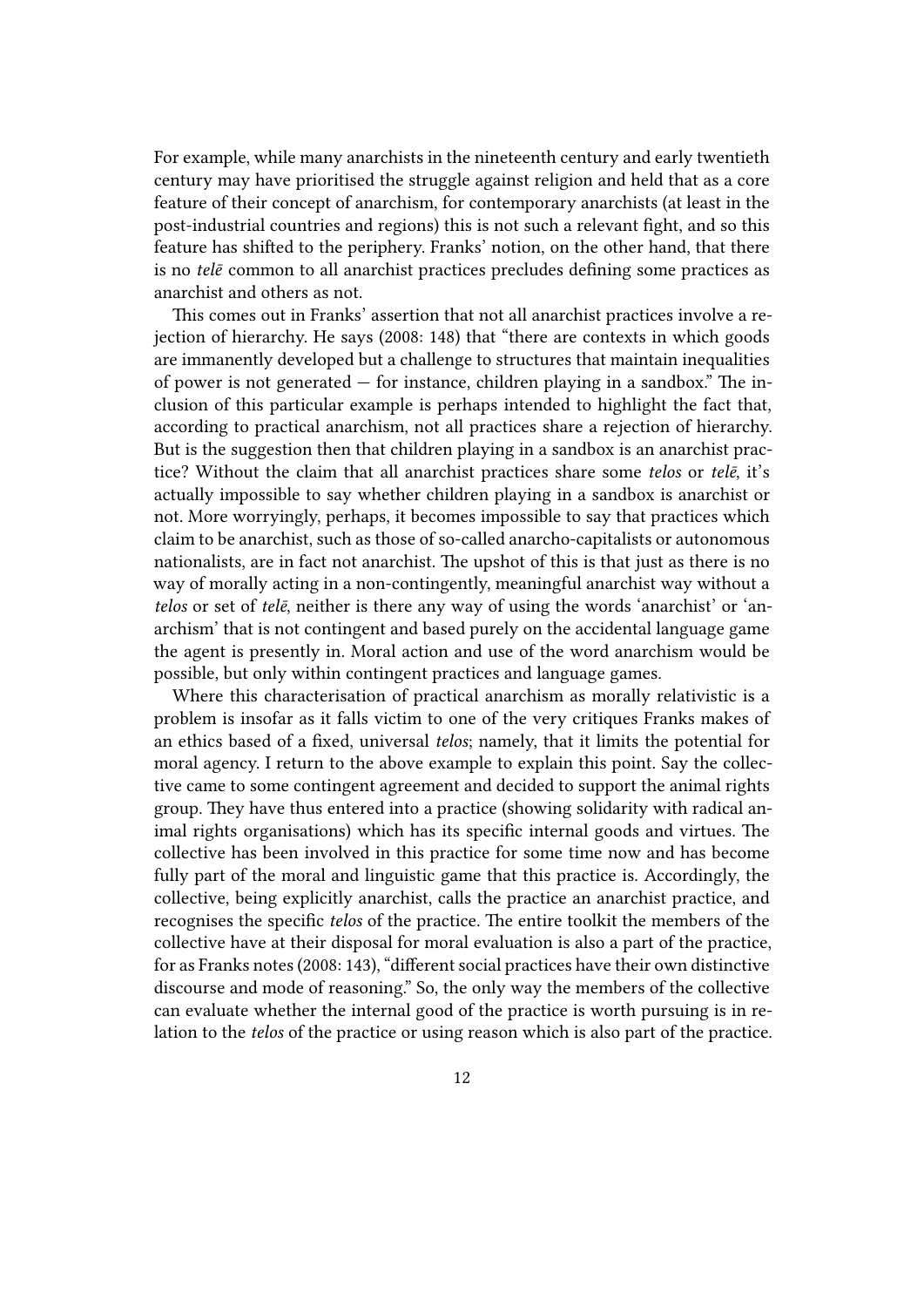This seems to restrict the moral conduct as much as a universal *telos* does, for there is still just one standard against which things can be judged. In fact, the reliance on local or practice-based modes of evaluation might even be more restrictive, as it precludes the goods of other practices being at all meaningful unless there is some contingent resemblance.

Another point of critique can be made in relation to the first two arguments Franks employs against moral universalism. As I noted above, these arguments, that universalism creates the potential for a restriction of moral agency and the introduction of a moral hierarchy, are moral in nature; that is, they challenge universalism on the grounds that it is immoral. Applying a charge of immorality against a position can, I would suggest, come in two ways. Firstly, it could appeal to a moral universalism. In the case of the arguments made by Franks, limiting moral agency and facilitating the creation of moral hierarchies would be considered universally bad, and so any morally good position would have to avoid these. This raises the paradoxical prescription that if universalism is true, then it should be rejected as false. However, this is only paradoxical if the content of the objective moral reality is such that it would restrict moral agency and create moral hierarchy. Indeed, were the content of objective moral reality limited to the facts that liberated moral agency and moral non-hierarchy are good, then it wouldn't seem to fall prey to its own moral judgement. In other words, if liberated moral agency and moral non-hierarchy are objectively good, external to the peculiarities of any practices or language games, then it makes no sense to say that this universalism results in a limiting of moral agency and a creation of moral hierarchy.

Of course, the particular universalism Franks has in mind is a teleological one whereby a correct and natural *telos* for human beings is asserted as objectively true, and his argument, following the postanarchists, is that this specific type of universalism has the potential to limit moral agency and create moral hierarchy. This, however, would still have to be re-articulated, if a universal prohibition on these evils is to be appealed to, such that one type of universalism is used to challenge and reject another; namely, a universalism of non-hierarchy and liberated moral agency (which sounds deontological) being used to reject a universalism of teleology. One could respond however by attempting to rephrase the prescriptions of the 'good' universalism in a teleological manner. For example, the natural end for all human beings is a life of unrestricted moral agency, free from moral hierarchy. On this account, therefore, all action ought to tend towards this end, and anything that stands in the way of this end or diverts human beings away from it (e.g., a false *telos*) is considered 'bad'. What seems at first to be an argument against universal teleology, can in fact be made into an argument against one type of teleology, from the perspective of another. I would suggest, therefore, that Franks' moral arguments against universalism are in fact arguments against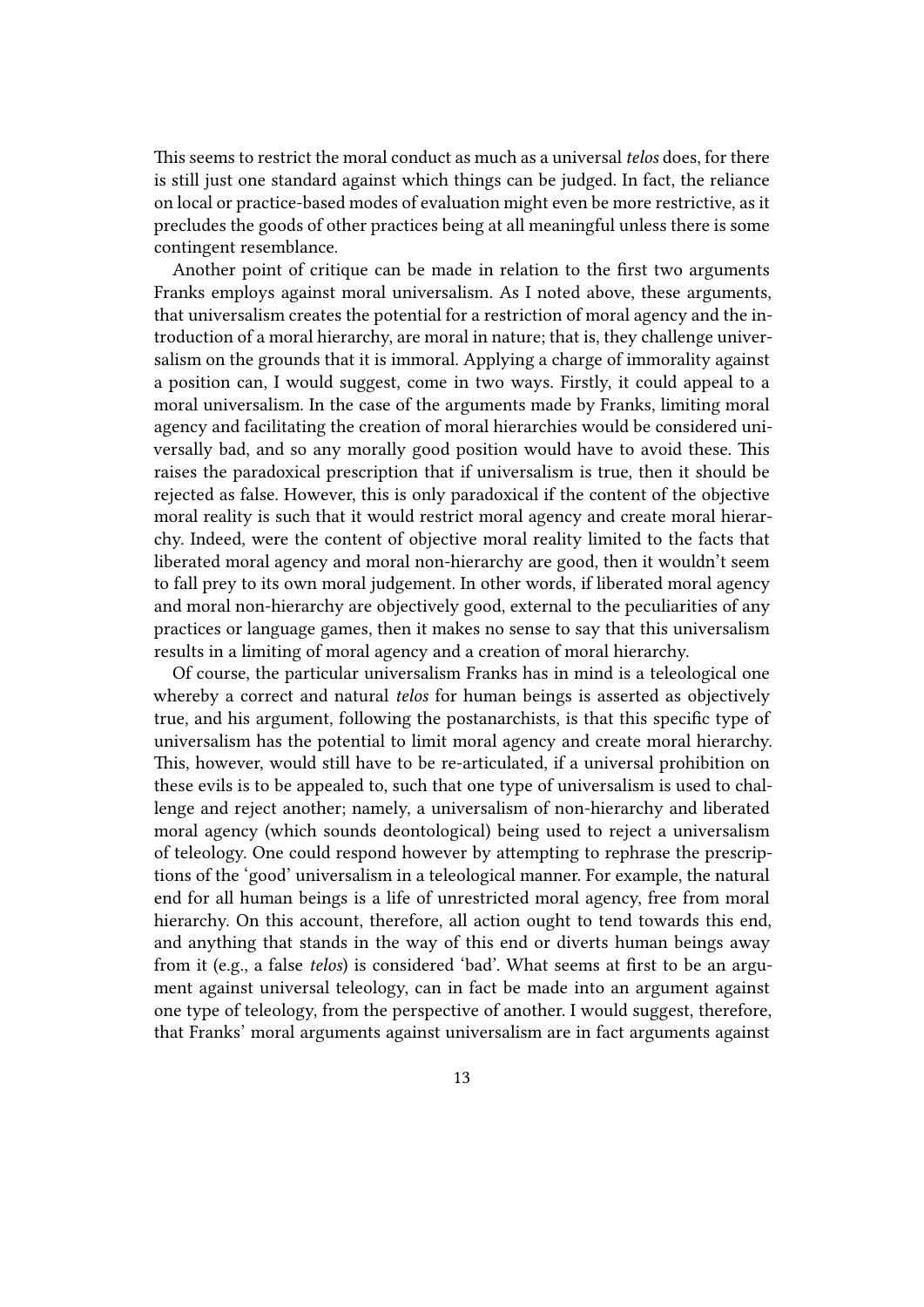a specific formulation of universalism, and that they are actually consistent with a universalism that, on either deonotlogical or teleological grounds, prohibits the limiting of moral agency and the creation of moral hierarchy.

There is, however, a second option which would allow the arguments to maintain their moral force, but which would not require an appeal to universalism. Rather than locate the source of the prohibition of restrictions on moral agency and the creation of moral hierarchy in universal and objective propositions, one could locate them in the contingent truths of a particular moral community, a community which incorporates multiple practices. Thus, values can be said to transcend particular practices and constitute a moral reality which, while contingent, can nonetheless act as a universal for the members of the moral community in question. The arguments against moral universalism can be grounded in the shared moral commitments of a community; in this case, the community of anarchists. So, when one argues, as Franks does, that moral universalism limits moral agency and creates moral hierarchy, the move to justifying its rejection on these grounds can be said to be valid because within the particular moral community of anarchists, restrictions on moral agency and the creation of moral hierarchy ought to be avoided. While this doesn't demand a belief in an objective moral reality, it does require that these norms be common to all the members of the anarchist moral community. Rather than arguing that universalism is absolutely wrong, one could argue that it is wrong insofar as we are anarchists. In other words, to be a consistent anarchist, one must act in accordance with the principles of liberated moral agency and moral non-hierarchy; and as the above has shown, these principles could be found in a *telos* that spans the range of anarchist practices. Of course, this cuts against Franks' assertion that there are no *telē* or principles that all anarchist practices share, but without either this commitment or the belief in some objective moral reality, I don't see how the moral arguments against universalism can have any force.

## **Conclusion**

In conclusion, I want to summarise the argument that has been made here. In the first section, I attempted to highlight the role social practices, for both Franks and MacIntyre, play in their respective understandings of our social world, discussing the relevance of both the notion of language games and metanarratives to this picture. While MacIntyre begins by rejecting metanarratives and the notion of a single, fixed *telos* for human life, in recent years he has changed his position and argues that there is a single correct and natural end for human life. Franks, however, argues for a complete rejection of a single human *telos*, locating anarchist prac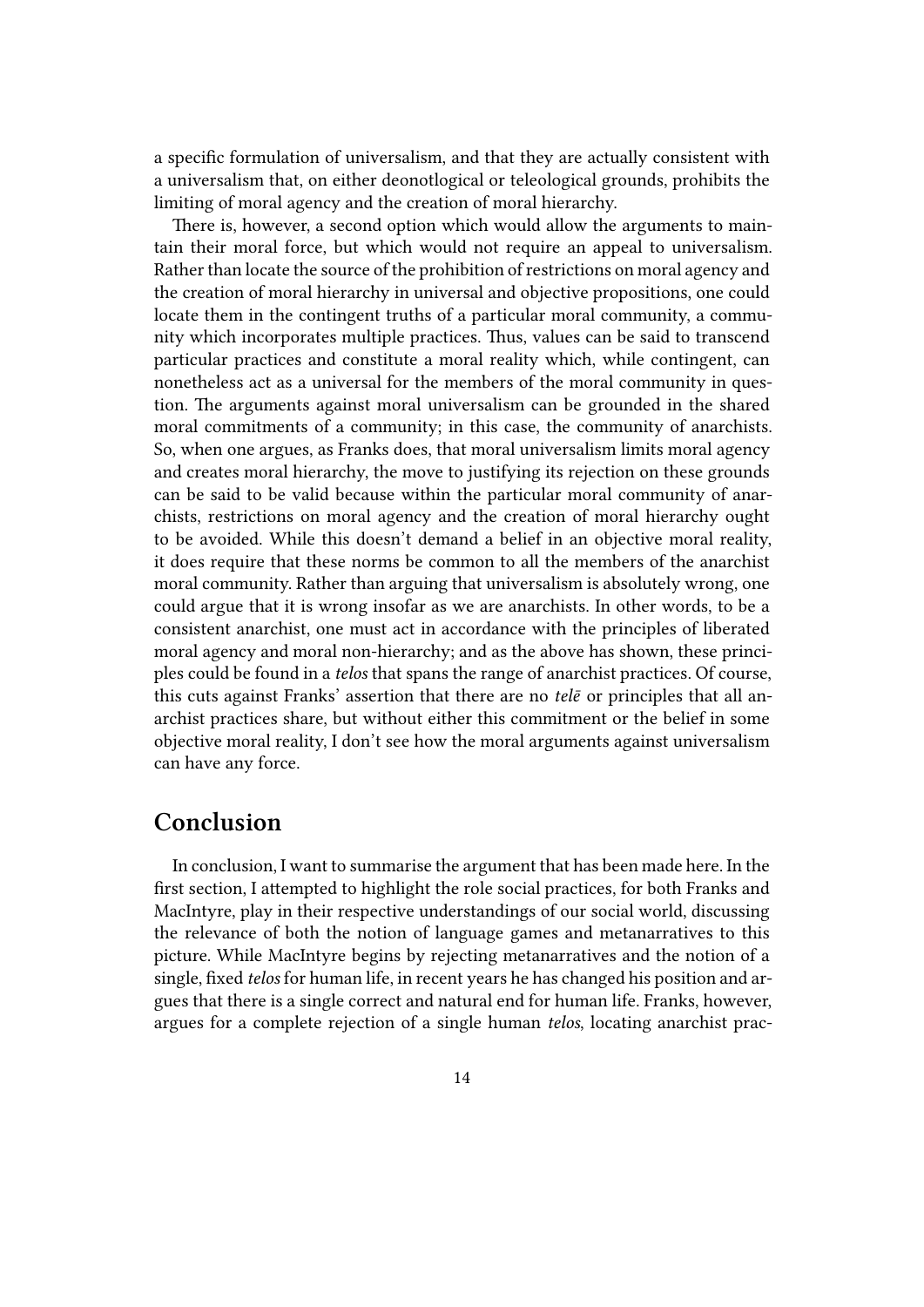tices in a historically and ethically contingent space, within which internal goods and virtues do not derive their legitimacy from anything other than the contingent workings of the practice they are inherent to. The second section focused on the notion of multiple *telē* that is used by Franks to highlight the fact that while anarchist social practices are teleological, they are not all subject to one teleology, but to multiple, perhaps irreducible teleologies. The final section discussed the implications of Franks' rejection of one teleology in favour of many. These consequences are, I argued, a relativistic attitude to both the ethics of anarchism and the very use of the word in describing practices. While this moral relativism may not seem so problematic on Franks' account, I have tried to show that in fact it restricts the moral agency involved in practices in the same way that, the postanarchists argue, the assertion of one, universal *telos* does. This is because for agents embedded in social practices, the available resources for moral evaluation make questioning the *telos*, internal goods and virtues of that practice problematic. The only way to evaluate these features is through methods 'designed' to legitimise them. Thus, Franks' practical anarchism, as an alternative to moral relativism or universalism, would appear to collapse into the former. The solution to this, I would suggest, is not to reject practical anarchism completely. Indeed, the introduction of social practice theory into anarchist ethics is an incredibly promising move and has much to offer the anarchist movement in terms of ethical alignment. However, without the inclusion of some level of moral universalism, as with the later MacIntyre, it is open to the charge of relativism which makes its theoretical and practical application problematic.

## **References**

Bakunin, M. (1973). "God and the state." In *Michael Bakunin. Selected writings* (A. Lehning, Ed.). London: Jonathan Cape: 111–35.

Cohn, J. (2002). "What is Postanarchism 'post'?" *Postmodern Culture*, (13)1. Retrieved from muse.jhu.edu

Cohn, J., & Wilbur, S. (2003). "What's Wrong with Postanarchism?," *From The Libertarian Library*, As Retrieved On July 7<sup>th</sup>, 2007 from libertarianlibrary.blogspot.com Originally published *The Institute of Anarchist Studies*.

Franks, B. [\(2010\). "Anarc](http://muse.jhu.edu/journals/postmodern_culture/v013/13.1cohn.html)hism and the Virtues," *Anarchism and moral philosophy* (B. Franks & M. Wilson, Eds.) London: Palgrave: 135–60.

[— . \(2008\). "Postan](http://libertarian-library.blogspot.com/2007/07/cohn-and-wilbur-whats-wrong-with.html)archism and Meta-ethics," *Anarchist Studies*, (16)2[, 135–53.](http://libertarian-library.blogspot.com/2007/07/cohn-and-wilbur-whats-wrong-with.html)

— . (2007). "Postanarchism: A Critical Assessment," *Journal of Political Ideologies*, (12)2, 127–45.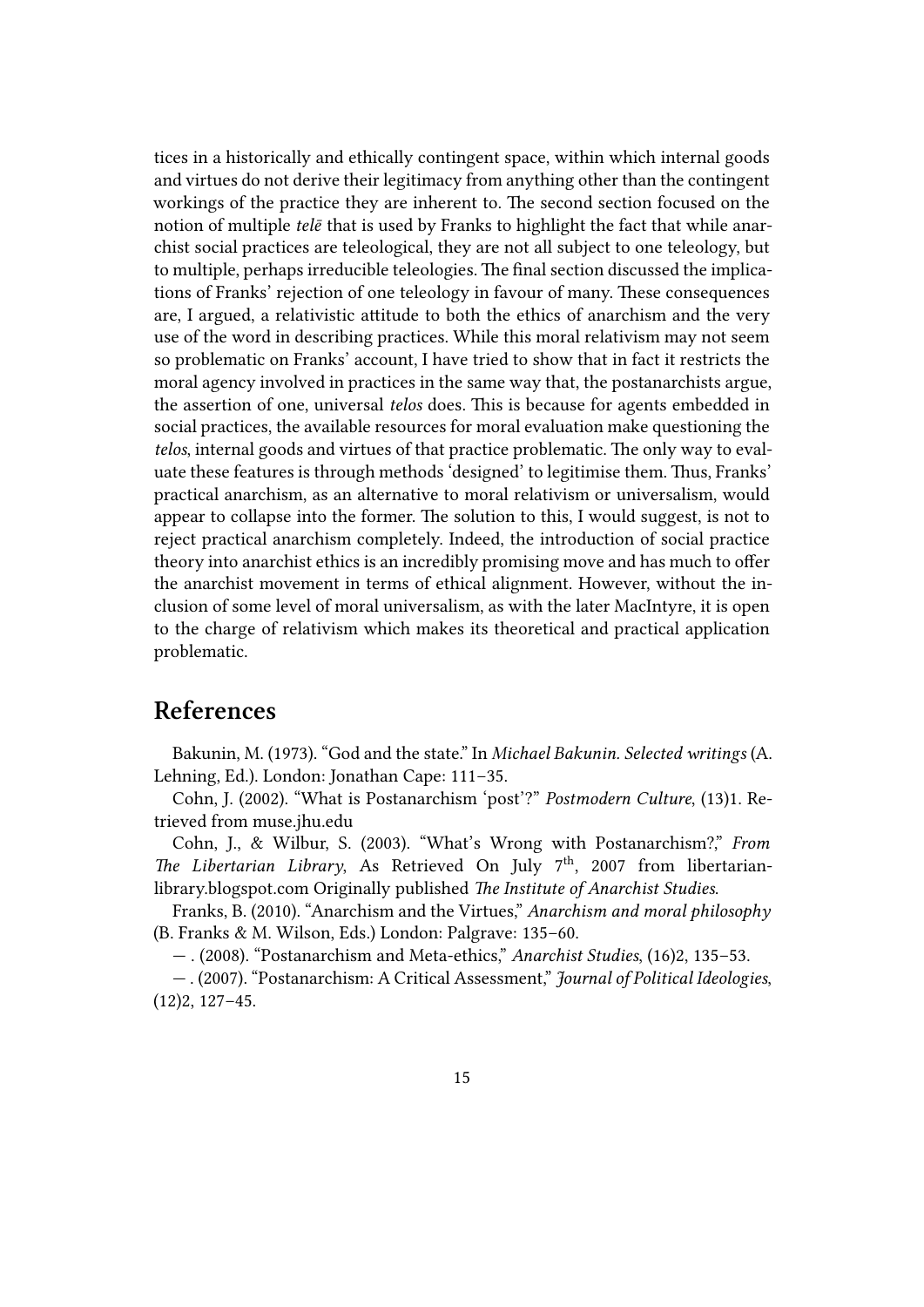— . (2006). *Rebel Alliances: The Means and Ends of Contemporary British Anarchisms*. Edinburgh: AK Press.

Glavin, M. (2004). "Power, Subjectivity, Resistance: Three Works on Postmodern Anarchism," *The New Formulation*, (2)2. Retrieved from: www.newformulation.org

Lyotard, J.F. (1984). *The Postmodern Condition: A Report on Knowledge* (G. Bennington & B. Massumi, Trans.). Minneapolis: University of Minneapolis Press.

MacIntyre, A. (2006). "What More Needs to be Sai[d? A Beginning, Although](http://www.newformulation.org/4glavin.htm) Only a Beginning, at Saying it. *Analyse & Kritik*, (30)1, 261–76.

— . (1999). *Dependent Rational Animals. Why Human Beings Need the Virtues*. London: Duckworth.

— . (1994). "A Partial Response to my Critics," In *After MacIntyre. Critical Perspectives on the Work of Alasdair MacIntyre* (J. Horton & S. Mendus, Eds.). Cambridge: Polity Press: 283–304.

— . (1985). *After Virtue. A Study in Moral Theory*. (second edition.). London: Duckworth.

Malatesta, E. (1977). *Errico Malatesta: His life and Ideas*. London: Freedom Press. May, T. (1994). *The Political Philosophy of Poststructuralist Anarchism*. Pennsylvania: Pennsylvania State University Press.

Midgley, M. (1974). "The Game Game," *Philosophy*, (49)189, 231–53.

Newman, S. (2001). *From Bakunin to Lacan: Anti-authoritarianism and the Dislocation of Power*. Oxford: Lexington Books.

Quine, W.V. (1968). "Ontological relativity," *The Journal of Philosophy*, (65)7, 185– 212.

Winch, P. (1958). *The Idea of a Social Science*. London: Routledge.